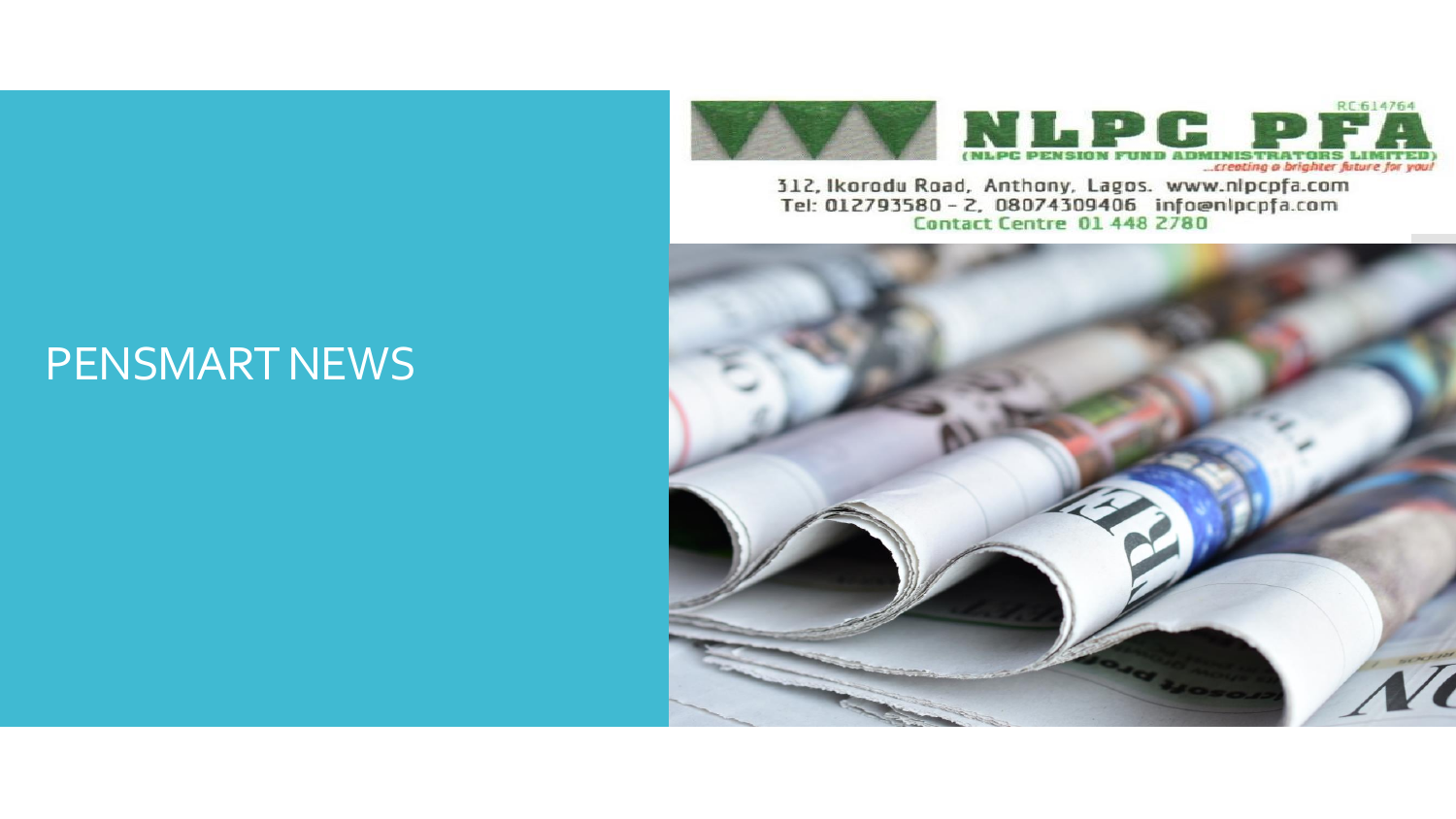#### 01. RECAPITALIZATION

 We are pleased to inform you that NLPC PFA has since been able to meet up with Commission's directives on Recapitalization. As a result of this, stakeholders, particularly RSA holders should expect increased efficiency, effectiveness and improved service delivery from us.



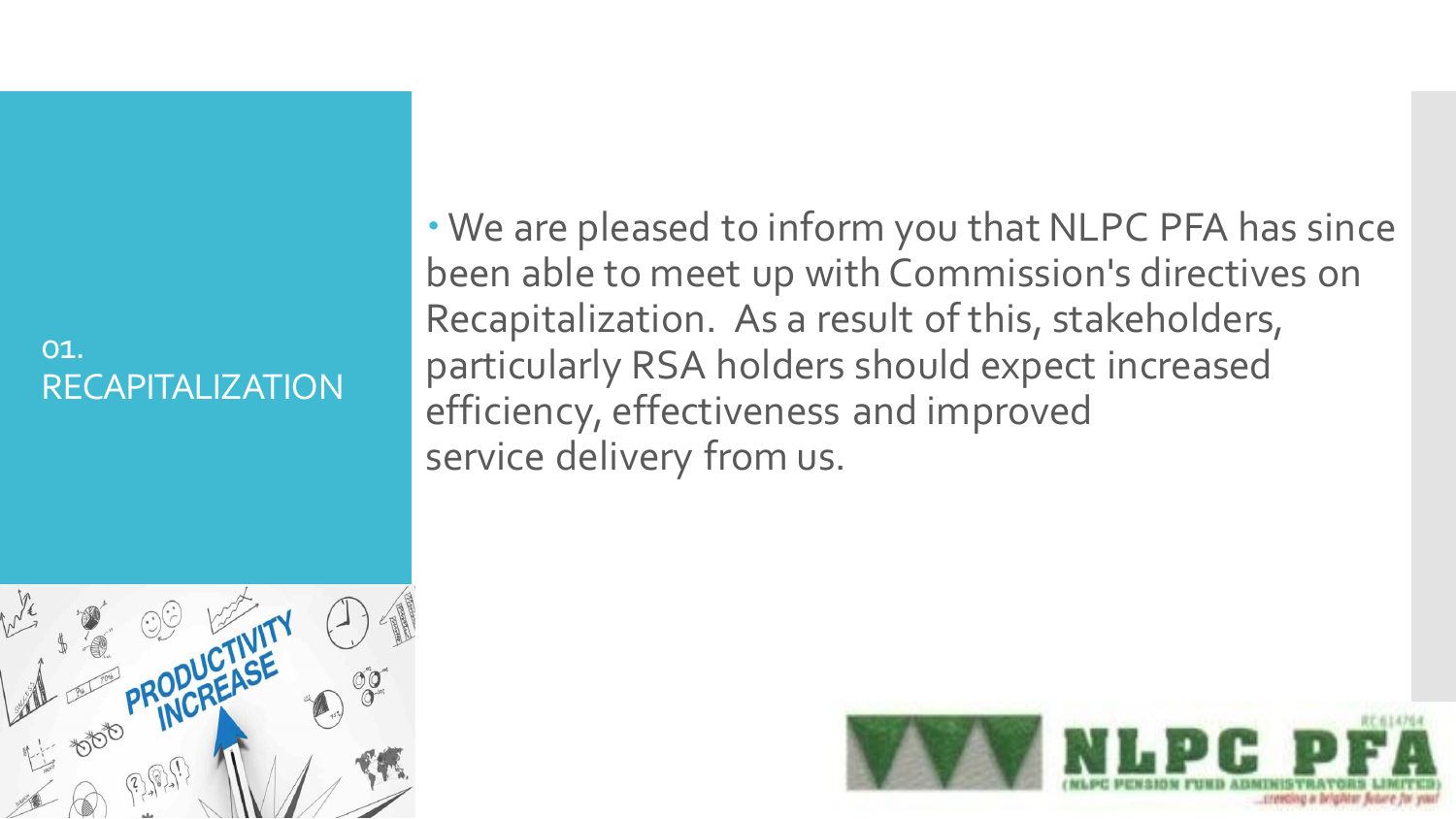02. Five years review on performance from  $2017 - 2021.$ 



- Fund II It is a default fund under the multifund structure for RSA holders from the age of 49 and below. It's maximum exposure of 55% of portfolio value invested into variable income instruments. We have been able to return 89.40% on investment.
- Fund III This is the pre-retiree stage with RSA holders from Age 50 Above. The maximum exposure is 20% of portfolio value invested into variable income instruments. Our return on investment is 64.59% ranking as the second PFA with the highest return on investment. RSA holders in Fund III can write to be moved to Fund II but cannot be in Fund I.
- Fund IV This is the Retiree Fund with maximum exposure of 10% of portfolio value invested into variable income instruments. All RSA holders that are retired are automatically moved to Fund IV and cannot be moved to other Funds. Our performance in the last 5years showed a growth of 109.56% leading other PFAs.

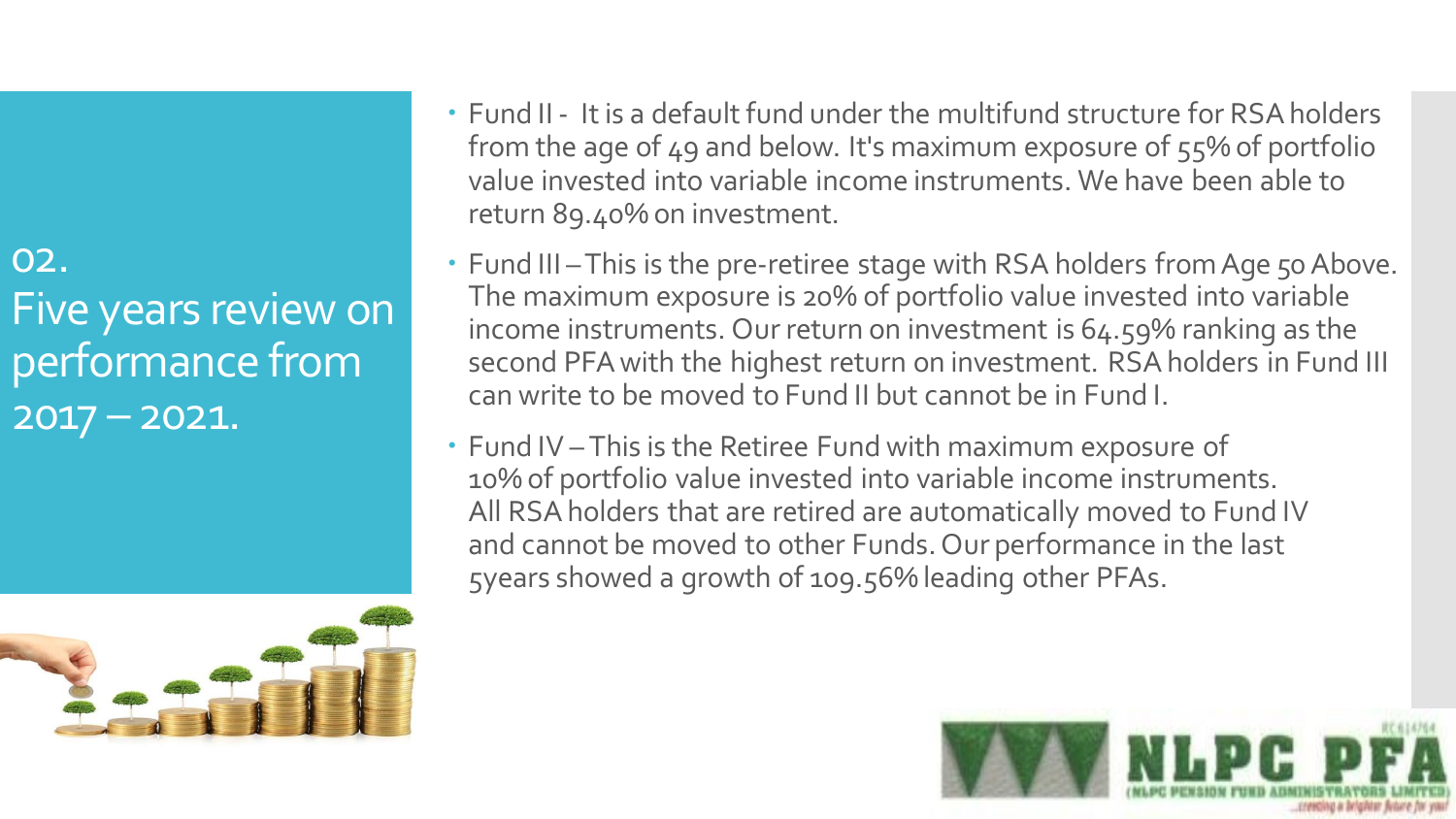#### **03. FUND PERFORMANCE**



#### **FUND PERFORMANCE AS @ MONTH OF APRIL 2022**

| Fund                | <b>Closing Price</b> | <b>YTD Returns %</b> | Annualized<br><b>Returns %</b> |  |
|---------------------|----------------------|----------------------|--------------------------------|--|
| <b>RSA Fund I</b>   | 1.2573               | 3.64                 | 11.06                          |  |
| <b>RSA Fund II</b>  | 5.4958               | 3.33                 | 10.13                          |  |
| <b>RSA Fund III</b> | 1.6991               | 3.23                 | 9.83                           |  |
| <b>RSA Fund IV</b>  | 5.0093               | 2.90                 | 8.82                           |  |
| <b>RSA Fund V</b>   | 1 1 5 9 3            | 3.27                 | 9.94                           |  |
| <b>RSA Fund VI</b>  | 1.0797               | 7.52                 | 22.87                          |  |
|                     |                      |                      |                                |  |

creecing a brighter five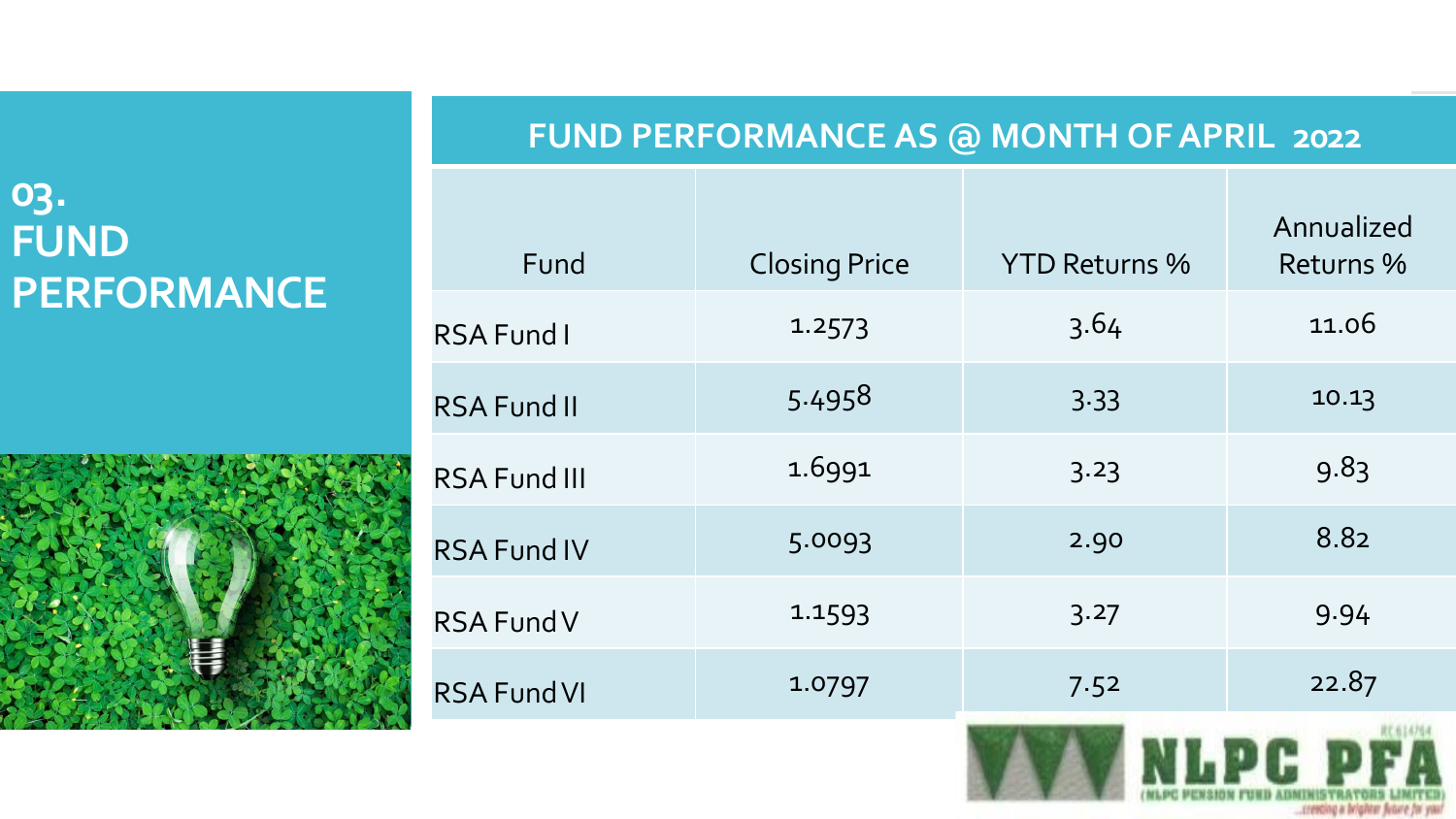

| 450.00 |                                                                            |       | 435.97  |       |           |
|--------|----------------------------------------------------------------------------|-------|---------|-------|-----------|
| 400.00 |                                                                            |       |         |       | 390.73    |
| 350.00 |                                                                            |       |         |       |           |
| 300.00 |                                                                            |       |         |       |           |
| 250.00 |                                                                            |       |         |       |           |
| 200.00 |                                                                            |       |         |       |           |
| 150.00 |                                                                            |       |         |       |           |
| 100.00 |                                                                            |       |         | 65.90 |           |
| 50.00  |                                                                            | 22.56 |         |       |           |
| 0.00   |                                                                            |       |         |       |           |
|        |                                                                            |       | ROI (%) |       |           |
|        | $\mathbf{\mathbf{\mathbf{\mathbf{\mathbf{\mathbf{\mathbf{\mathbf{1}}}}}}}$ | п     |         | HI    | <b>IV</b> |

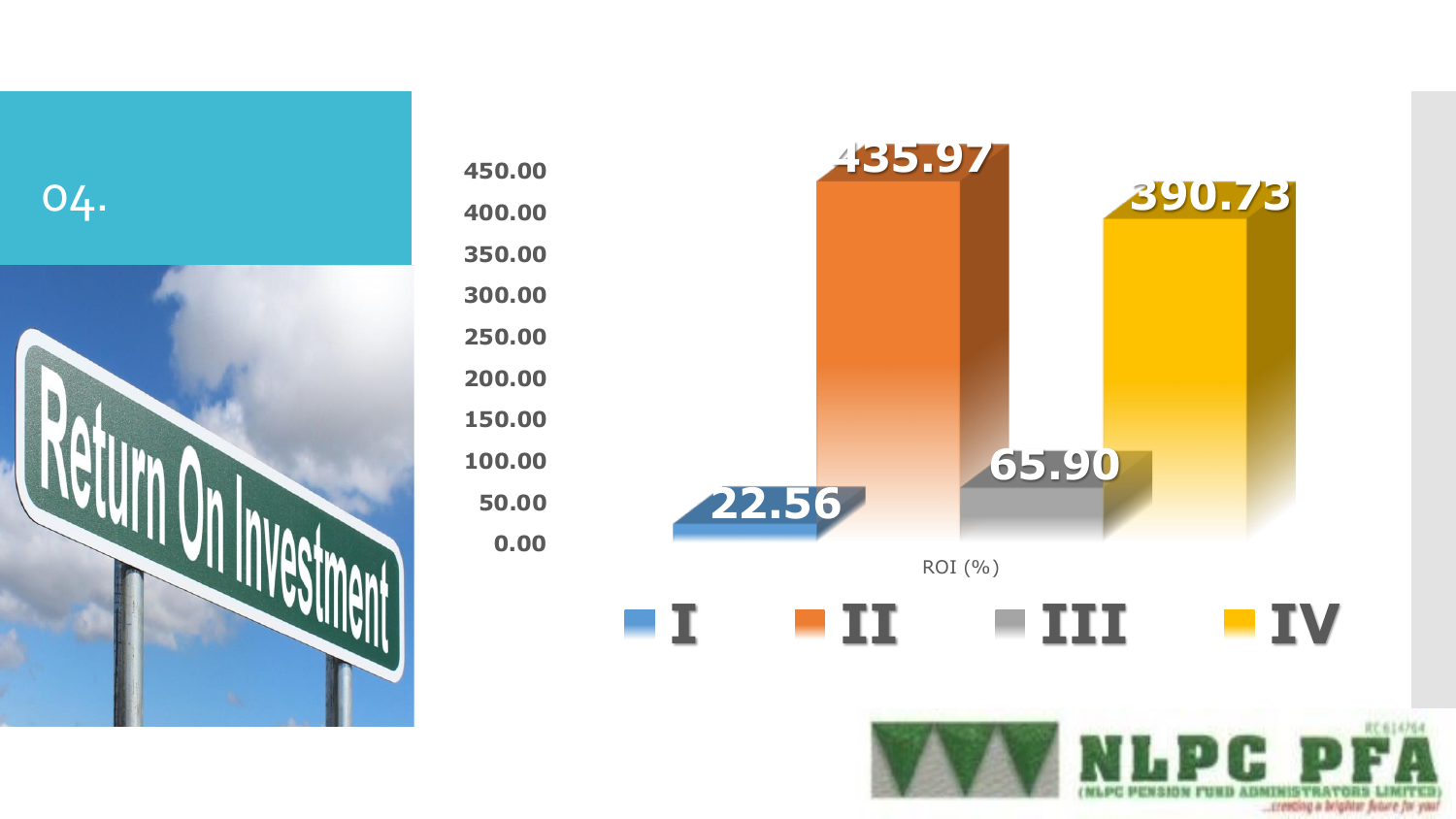# 05. UPDATE ON BENEFITS

Do you know...

 That where the RSA balance cannot provide a monthly/quarterly pension or annuity of at least one third of the prevailing minimum wage, the retiree shall be allowed to take the entire balance in the RSAen-bloc?

#### Oh yes!

 The National Pension Commission (PENCOM), has made a new provision on en-bloc payment (bulk settlement) to Retirees with insufficient Retirement Savings Account(RSA) balances, to address some of the issues of low monthly pensions.

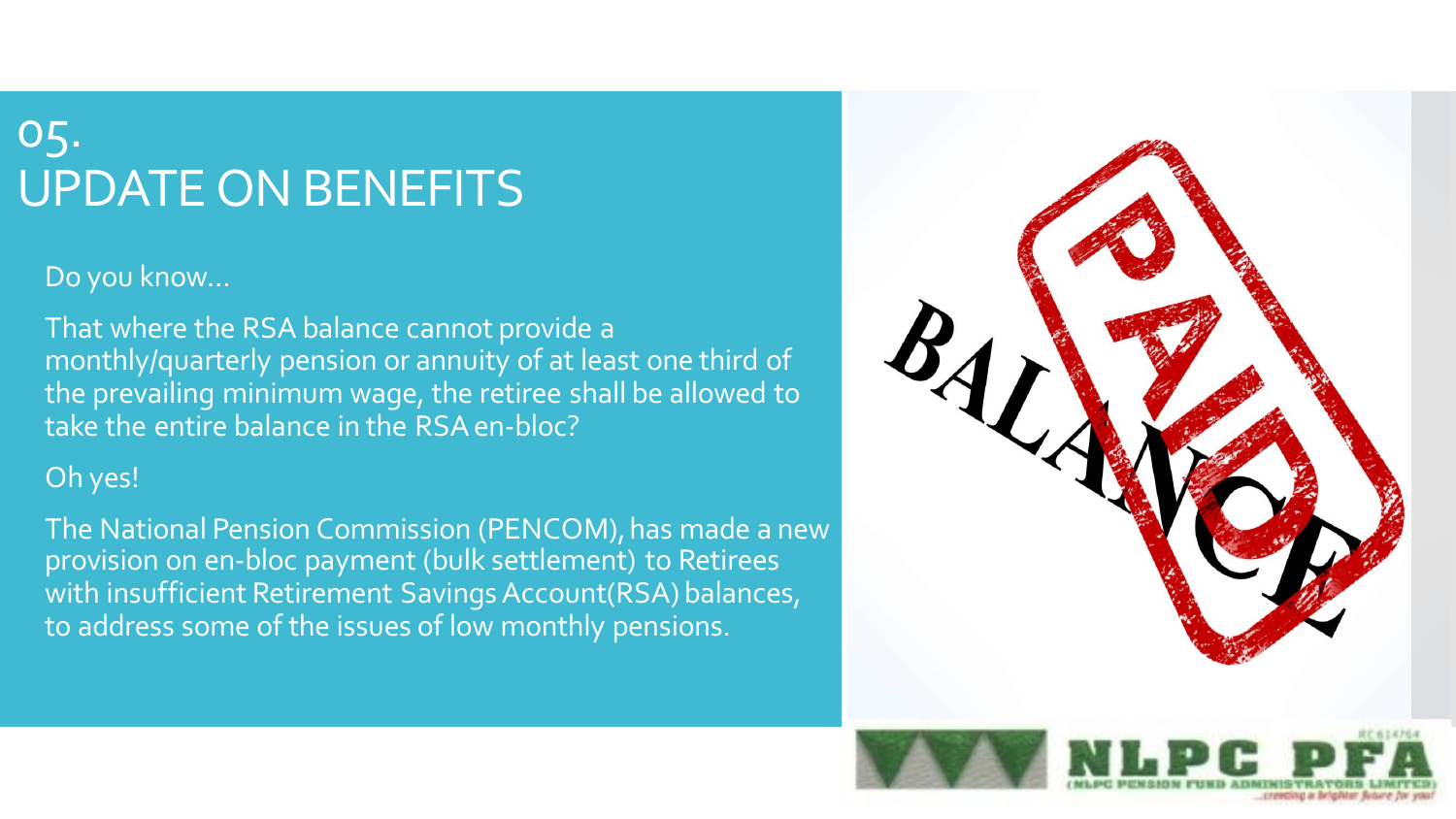# 06. LIFESTYLE: Health Benefits of Walking

| <b>Prevents</b><br>disability in<br>old age |  | Strengthen<br>the heart         |  | Delays aging                          |  | Improves<br>mood         |  |
|---------------------------------------------|--|---------------------------------|--|---------------------------------------|--|--------------------------|--|
| Increases lung<br>capacity                  |  | Lower blood<br>pressure         |  | Speeds up<br>digestion                |  | <b>Boost</b><br>immunity |  |
| Helps in<br>weight loss                     |  | <b>Reduces</b><br>dementia risk |  | <b>Reduces</b><br>chronic<br>diseases |  |                          |  |



..creeding a brighter future for you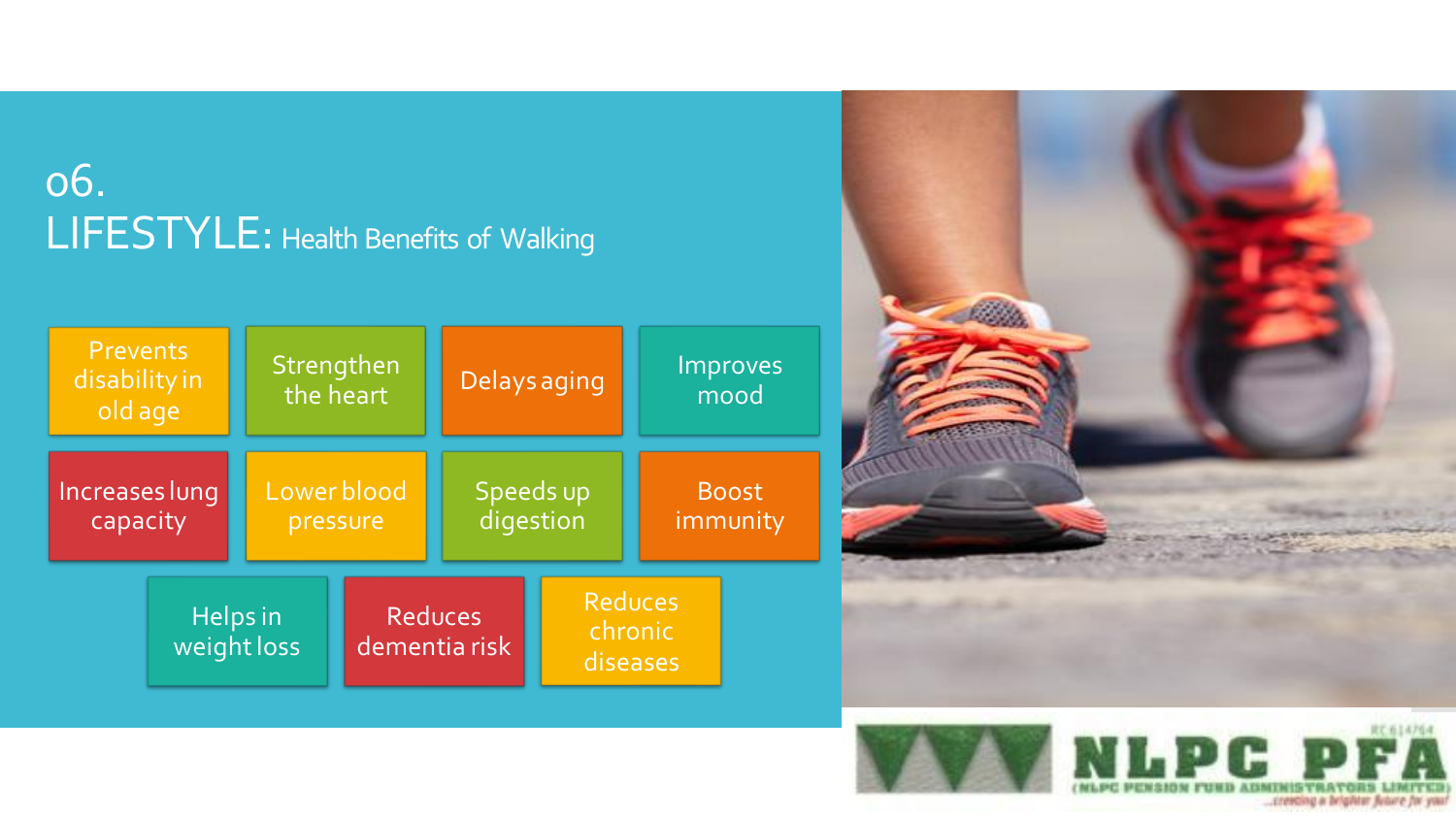07. We are accessible on these platforms:

**Wide range online presence Branch offices nationwide. Webchats 24/7 Multi-lingual Contact Centre Email - [csu@nlpcpfa.com](mailto:csu@nlpcpfa.com) PENSMART mobile App** 

**· WhatsApp (CLINT)- +234 904 444 4040**